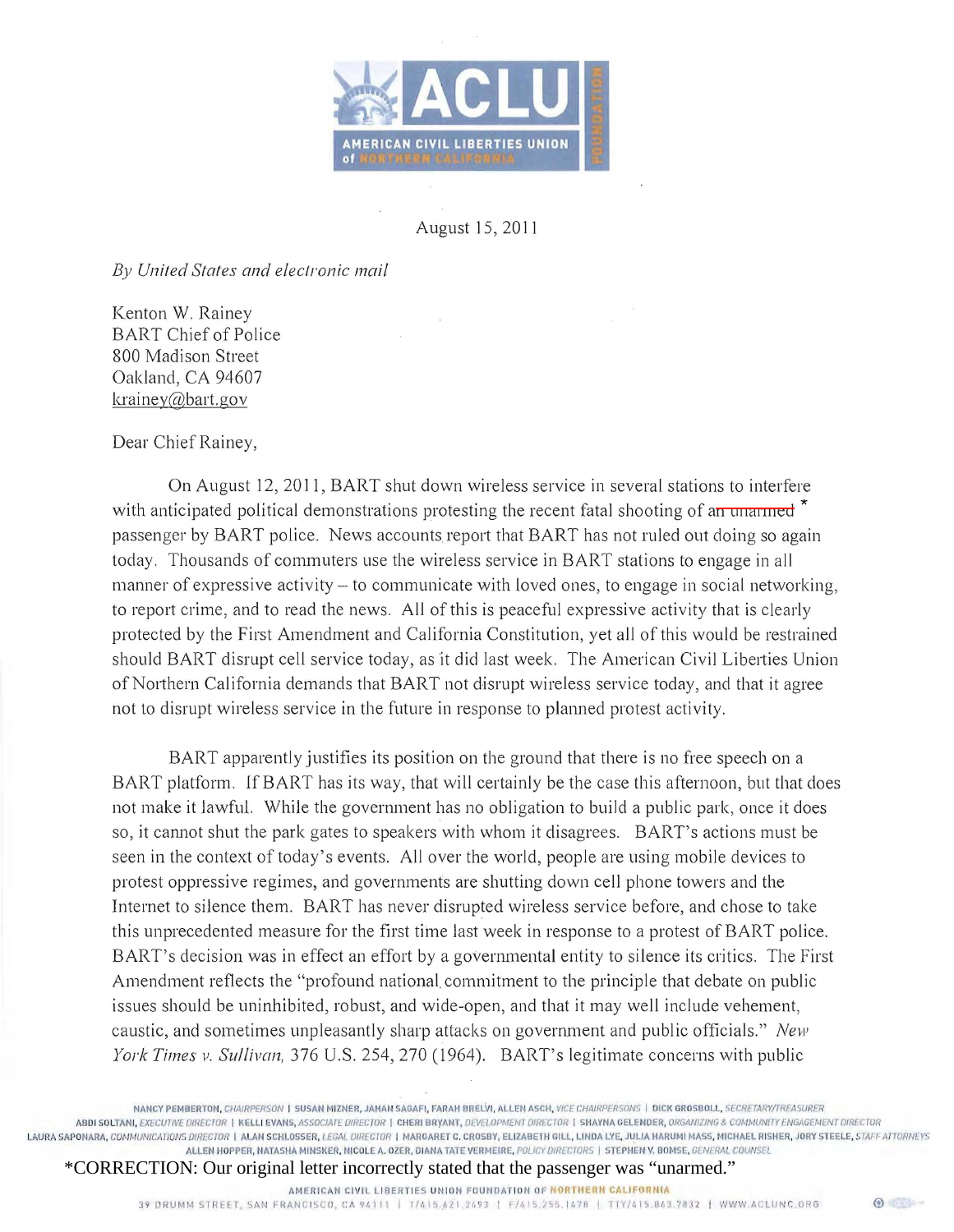Kenton W. Rainey, BART Chief of Police August 15, 2011 Page 2

safety does not give it the power to act as censor and implement a total ban on speech, even if only temporary. While BART's disruption of wireless service may have been "on its face ... neutral as to content and speaker," BART's "purpose to suppress speech and its unjustified burdens on expression would render it unconstitutional." Sorrell v. IMS Health Inc., U.S., 131 S.Ct. 2653, 2664 (2011).

Against this backdrop, there can be no question that shutting down wireless service is an unconstitutional prior restraint. Such a move would be tantamount to prohibiting the printing and dissemination of all newspapers because of concerns that a single letter to the editor may include plans for a protest. In our constitutional regime, prior restraints on speech bear a "heavy presumption" of unconstitutionality. See Bantam Books, Inc. v. Sullivan, 372 U.S. 58, 70 (1963).

BART's justification for its August 12, 2011 conduct – that it was seeking to prevent disruptions that may have occurred in the past  $-$  is the typical rationale offered by those seeking to censor speech. But as the Supreme Court long ago explained, a prior restraint cannot be justified based on "the insistence that [it] is designed to prevent" speech that may "disturb the public peace." Near v. Minnesota, 283 U.S 697, 721-22 (1931). Rather than public disruption, the "more serious public evil would be caused by authority to prevent publication." Id. at 722. Indeed, as the Ninth Circuit Court of Appeals has made clear: "[T]he proper response to potential and actual violence is for the government to ensure an adequate police presence..., and to arrest those who actually engage in such conduct, rather than to suppress legitimate First Amendment conduct as a prophylactic measure.... Banning or postponing legitimate expressive activity because other First Amendment activity regarding the same subject has resulted in violence deprives citizens of their right to demonstrate in a timely and effective fashion." Collins v. Jordan, 110 F. 3d 1363, 1372 (9th Cir.1997). In other words, "the police must permit the speech and control the crowd." Ovadal v. City of Madison, 416 F.3d 531, 537 (7th Cir. 2005).

It bears emphasis that speech does not lose its protection merely because it may lead indirectly to disruption. Speech only loses its protection under the rare circumstances when it is "directed to inciting or producing imminent lawless action and is likely to incite or produce such action." Brandenburg v. Ohio, 395 U.S. 444, 447 (1969); see also Terminiello v. Chicago, 337 U.S. 1, 4 (1949) (Speech is "protected against censorship or punishment, less shown likely to produce a clear and present danger of a serious substantive evil that rises far above public inconvenience, annovance, or unrest.").

Further, disrupting wireless service would prohibit a wide variety of indisputedly peaceful, constitutionally protected speech that has nothing to do with any protest of BART